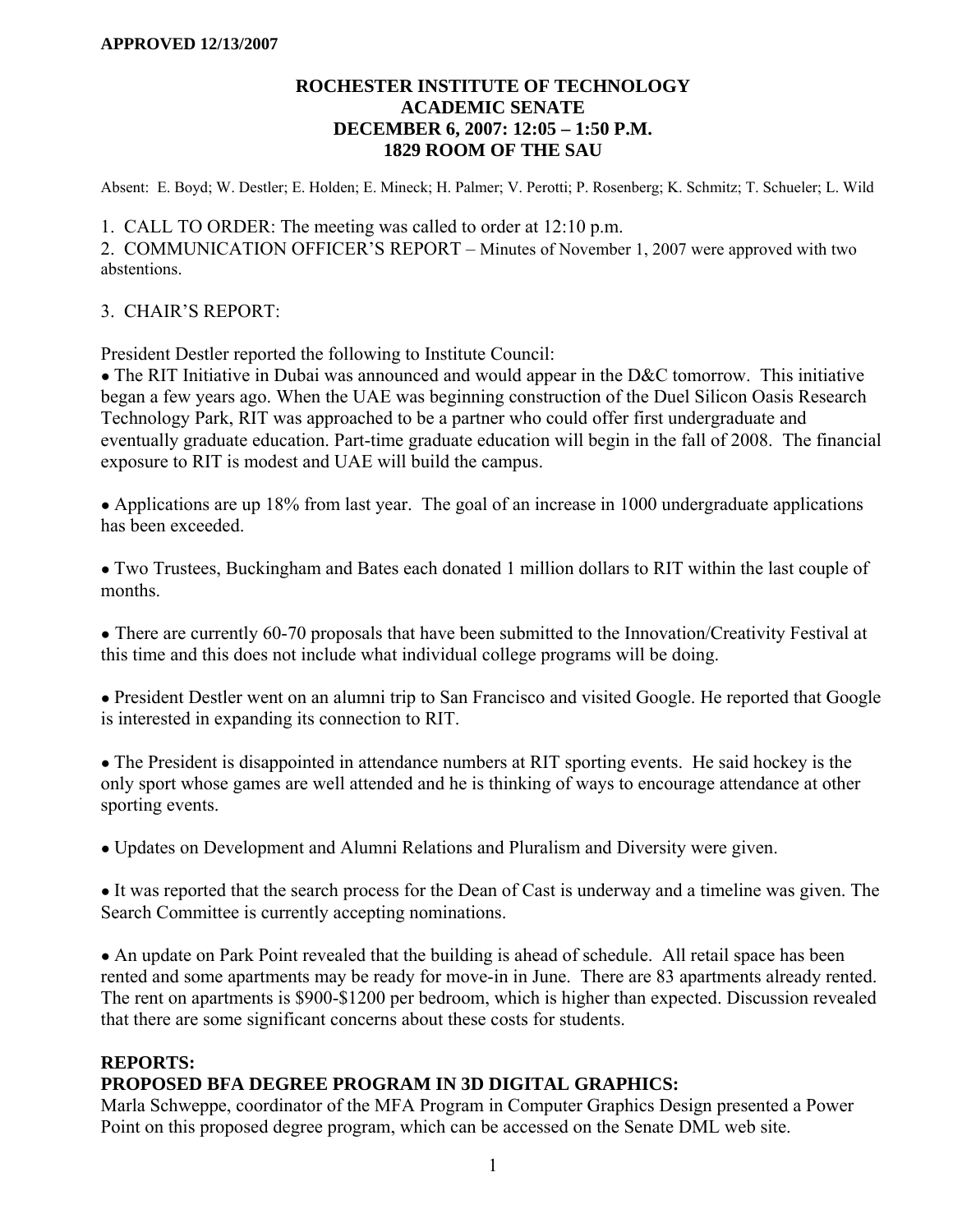The BFA in 3D Digital Graphics, housed in the CIAS School of Design, is designed to prepare students to use three-dimensional computer graphics to develop game assets, to provide support in scientific visualization, and in other fields. In particular, in these fields employers are seeking graduates who have strong art and design skills AND programming experience. The majority of the curriculum consists of a sequence of three courses (Intro to 3DDG Modeling, Materials and Motion) in the freshman year, that incorporate the development of design skills using commercial three-dimensional software, in combination with some traditional techniques. The curriculum for this program was reviewed, 25% of which will be general studies and 50% will be studio classes and the major. Assessment of this program was reviewed. Some programs on campus have similarities yet it was noted that this class would not teach animation or game programming.

Enrollment and admissions requirements were discussed. A range of abilities is needed for success in this field, from artistic to technical. This program is designed to be for full-time, on-campus students, eliminating the option of attendance by online students. Plans are to accept 20 students in each freshman class. Transfer students can only be accepted if there is space in the program as there is a limit on class sizes. Due to high standards for admission and the lack of other similar programs and the increased demand for people with these skills, a high level of job placement is anticipated for students graduating from this program.

Fiscal viability and resources were discussed. Three new full-time tenure-track faculty are needed for this program. At least two and preferably all three will need to have extensive experience in 3D computer graphics. Additional courses will be taught by adjuncts. Graduate assistants are needed to help in the lab classes so the size of the classes can be as large as possible. Traditional lab space will be needed for computers, appropriate software, cameras, projectors, lighting, screens and tools. Space needs were discussed as well.

The Academic Cost model was included in the Executive Summary received by Senators.

Charles Border, Chair of ICC said this program does fit and is well designed and well placed. He recommended highly that the Senate approve this proposed degree program in 3D Digital Graphics.

Discussion and Q&A ensued.

Q: S. Perez-Hardy asked if this has been discussed with the Game and Design faculty in Golisano since both programs are team oriented.

A: M. Schweppe responded that they have been communicating through the Graduate Program and are already working on projects with this program. C. Border said people on this team are more focused on the artistic side.

Q: S. Diehl asked about Intellectual Property Rights concerning work done in this field and who has these rights.

A: Stan McKenzie said undergraduate students own their own intellectual property and concerning graduate students, this is still being worked on. Don Boyd will be coming in February with a new policy regarding Intellectual Property. Yet this should not affect the Senate decision to approve this program.

Q: E. Feeney Bushnell asked why this program was not using the established Foundation Program with the CIAS.

A: M. Schweppe responded that the content from the foundations courses would be integrated into courses where students use 3D software to complete assignments. They will be studio classes will be in the computer lab.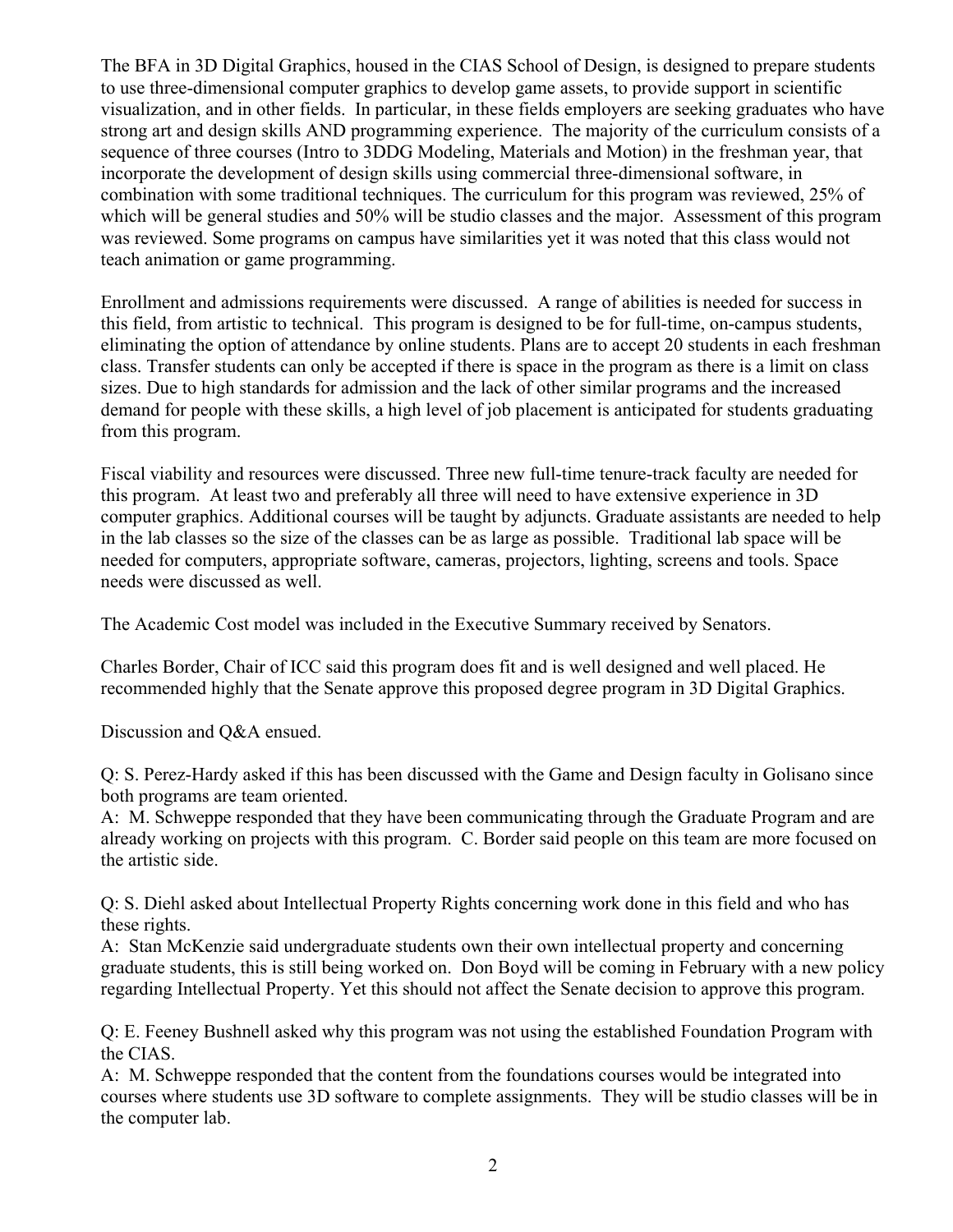Q: T. Policano asked a question related to the bridging of this program to the Master's of Gaming and can the BFA grades be admitted in GCCIS?

A: M. Schweppe said if they took many of their elective courses in IT or CS this might be an option. The two programming courses that are required in the program are designed to be a bridge other courses is CS and IT.

Q: P. Rosenberg asked why only 20 students are targeted for this program and not more. A: M. Schweppe said due to resources and space available only so many can be accepted. If more resources are available, more students can be accepted into the program.

The question was called on the motion to approve the proposed BFA in 3D Digital Graphics from the School of Imaging Arts and Sciences and the motion was approved with 2 abstentions.

# **RETIREMENT PLAN FOR NEW HIRES**

Judy DeCourcey distributed a handout updating the Senate on the retirement changes for new hires. The greatest concern in this arena is that Americans are not saving enough for retirement, including RIT employees. Statistics were presented and revealed that presently 136 employees (37 faculty and 99 staff) eligible for the Basic Plan are not participating. Three hundred people are not contributing to the retirement plan at all (includes the 136 mentioned). And 635 are contributing only 2% and 1,260 are contributing 5% or less. Legislation has recently passed that allows an employer to enroll an employee automatically in the retirement plan as well as automatically increase the contributions annually beginning January 1, 2008 in an effort to encourage saving for retirement.

J. DeCourcey said there was great success with the Fit for Retirement campaign in 2006 but there is need for improvement as many still hadn't either joined the plan or increased their contribution.

The automatic enrollment and automatic increase will occur yearly for all new hires employed after 1/1/08. Contributions will be invested in the Fidelity Freedom Fund and TIAA-CREF Lifecycle Fund with the target date based on the employee's date of birth. HR will automatically increase the contribution amount by 1% every October 1, beginning the Oct 1 in the calendar year AFTER the calendar year they are hired. Employees will always have the right to opt out or make their own election. The employee will have at least 45 days to make their own election before we implement the contribution. If the employee does not want to participate but missed all of the communications, they can receive a refund of their contribution amount plus or minus any gain/loss as long as they notify RIT within 90 days of the first contribution (IRS rule).

Q: Warren Koontz asked about the statistics showing those contributing at 2% or less, questioning if the individuals who already have retirement sources from another job have been excluded from this percentage?

A: J. DeCourcey said that is hard to figure out. We wouldn't know if someone had retirement income from another source.

Q: Abi Aghayere asked if the maximum RIT contribution is 10%?

A: Judy said for employees hired prior to 2006 it was 10% and for anyone hired beginning in 2006 it is 9%.

Q: A. Aghayere asked how many contribute 10%.

A: J. DeCourcey said she did not know.

Q: P. Rosenberg asked about after-tax savings opportunities.

A: J. DeCourcey said this is a good question. The Roth 403 (b) can be a great option, especially for younger employees. There are a couple of challenges: educating people on how to choose pre-tax vs.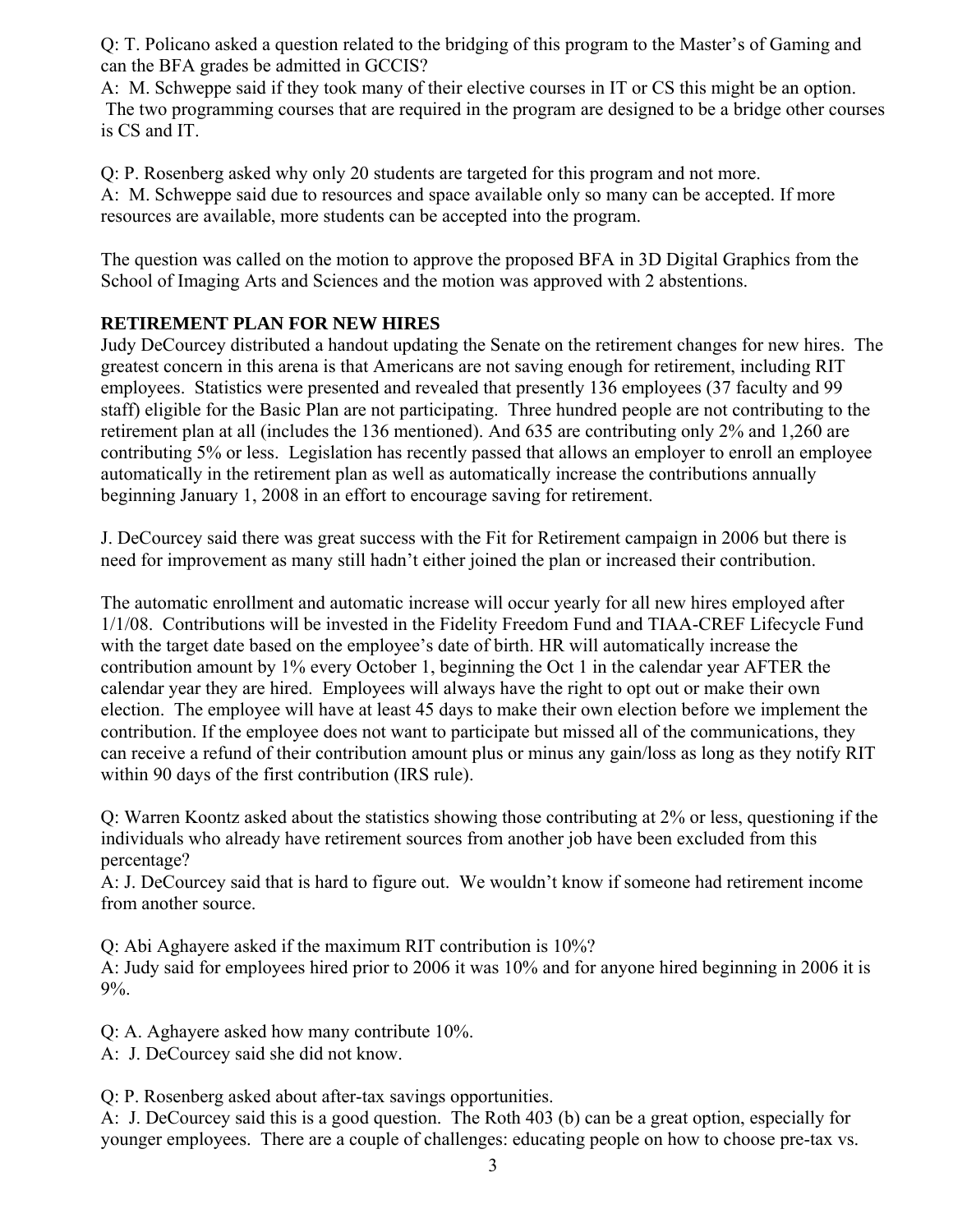after-tax and the systems issues, both at RIT and with the investment providers. It is something we will continue to review.

Q: B. Birkett asked about the employee contribution and when does RIT kick-in.

A: Judy said one year later.

Q: Ram Kumar asked if this includes the 2%.

A: Judy said yes.

Q: R. Kumar asked if HR has a total count of those participating.

A: Judy said there are 3000 employees and 300 are not contributing at all, so about 90% of RIT employees participate in the program.

# **RETIREE HEALTHCARE CHANGES**

Patty Spinelli, Assistant VP of HR addressed the issue that a subset of the senators felt that there was not enough dialogue among faculty regarding the impact of the RMA for future retires. HR thought they did an adequate job with this but that they recognize that more dialogue is needed in the future to assure that when feedback is being solicited, the Senate is fully engaged. RMA's may be a better tool but criticism was expressed that there was not enough dialogue to insure that the impact was understood during the planning phase. A Benefits Committee will be set up to oversee to facilitate such dialogues, targeting the issues of continued improvements and possible cost saving.

FAS 106 Accounting has changed and the liability must be booked.

T. Policano said that for the last two years there has been a crisis on the books and this affects our bond rating.

P. Spinelli said it affected everyone charged, which was millions of dollars added onto the costs. She indicated that we have made significant changes and continually look for ways to control our costs while still offering valuable benefits. The question is, what will healthcare look like versus the traditional model in years to come. While we do not know what the model will be in 30+ years when the employees impacted by this change retire, it is reasonable to predict that there will be a need for the cash value accrued in the RMAs.

Q: T. Policano asked, "Is it capping and what if healthcare costs go down?"

A: P. Spinelli said that she did not think people would have enough money saved in traditional saving vehicles for healthcare expenses in the future. RMA is one tool to provide savings to offset costs. In a sense RMA are "caps". RIT can predict the account balance provided to the retirees upon retirement and how the individual uses these funds are flexible to meet his/her needs both pre and post Medicare eligibility.

K. Waterstram-Rich mentioned the change was made to an existing population (136 people) and asked how this was viewed. P. Spinelli said they talked about implementation at several age levels, and that Watson Wyatt assisted HR with this effort. Ages 40 and 35 were not substantially different. Overall this had a significant impact on costs, amounting to millions. Thirty-five year olds have the most time to recover as they will work 20-30 more years and they would have other savings vehicles. People today are not saving enough so HR has been very active in helping employees to increase saving in our 403(b) vehicles.

Q: Tom Cornell said this is very helpful and given future changes it will be good to have more dialogue. Some colleagues don't know if they are affected by the recent changes. He said his concern is that coming to the Senate later in the spring quarter may not be the best timing as Senate agenda items increase at that time and recommended HR come in early spring.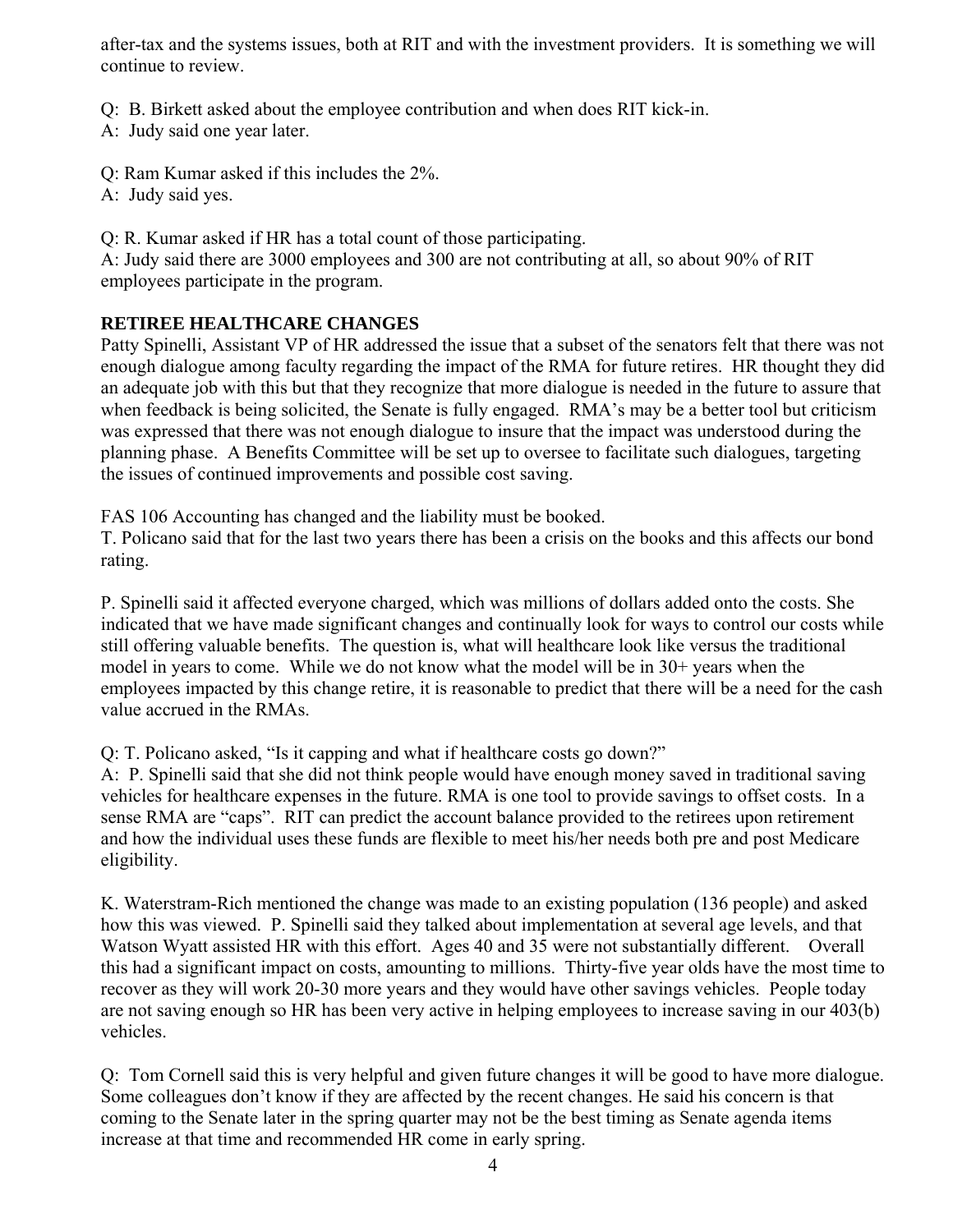A: P. Spinelli said that in 2002-03 HR had a scenario to manage costs and that they don't take making changes lightly. The possibility of Senate being engaged in dialogue is not contingent on the spring schedule. Waiting until next fall would not give HR enough time to respond to changes for the next year's benefits, but that we could engage in discussion that had impact into future planning cycles. It would allow for "what if dialogues". P. Spinelli said that HR Benefits have worked to better their communications and content over the last 10 years but could always improve.

Q: K. Waterstram-Rich asked if HR could offer an informational session for the 136 people who have been affected by the recent changes?

A: P. Spinelli responded that yes, this could be done.

Q: Amit Ray asked what the bottom line is regarding financial implications.

A: P. Spinelli responded that she did not know as she cannot predict what the healthcare insurance model would be in 2035 or 2040 but it was clear to her that even if there is a national model, or universal health care there will continue to be expenses and the RMA model will have value. Changes to the benefits will be responsive to the dynamics of whatever the future HC model (delivery) becomes. T. Policano added that he (A. Ray) is accumulating a lump sum for both himself and his spouse that can be used until death.

A. Aghayere commented that he has worked in private industry before and said that HR is doing a tremendous job in keeping our rates down.

P. Spinelli commented that she appreciated the dialogue and believes sincerely that the open exchange of ideas as well as concerns produces a better outcome for everyone and she and the benefits team are very committed to preserving a sustainable benefits package. She noted recent improvements such as STD and life insurance are examples of improvements. Judy DeCourcey and Renee Baker take this stewardship very seriously and P. Spinelli noted her appreciation to them for their work.

K. Waterstram-Rich thanked P. Spinelli and J. DeCourcey for coming today to have this dialogue.

# **DIVERSITY INITIATIVES AT RIT**

Alfreda Brown, Interim Chief Diversity Officer gave a presentation today outlining the CDO priorities, CDO initiatives, Organizational Structure of Diversity, The Equity Scorecard Project, University Climate Study, Assessment of Diversity Programs and Services and other major initiatives. A. Brown noted that the goal of this department is to produce an integrative process and to have full engagement of all the campus in regards to diversity.

The Strategic Goal for RIT will be to facilitate a campus climate where the value of diversity and its importance in creating a sense of community is recognized and appreciated. She reviewed the objectives of this goal. The focus of the Equity Scorecard Project will be that RIT will recruit and retain a diverse population of students, faculty and staff and that RIT will continue to review and take appropriate action towards the systemic influences most likely to be perceived as enablers or barriers to success for women.

The organizational chart was reviewed showing Board of Trustees at the top level and every department and every division being represented on this chart. Alfreda hopes that all faculty and staff will be represented as well.

The three levels of accountability were presented. Level one is the senior executive Diversity Council chaired by President Destler, and consists of four VPs and the chair of the BOT Diversity Committee.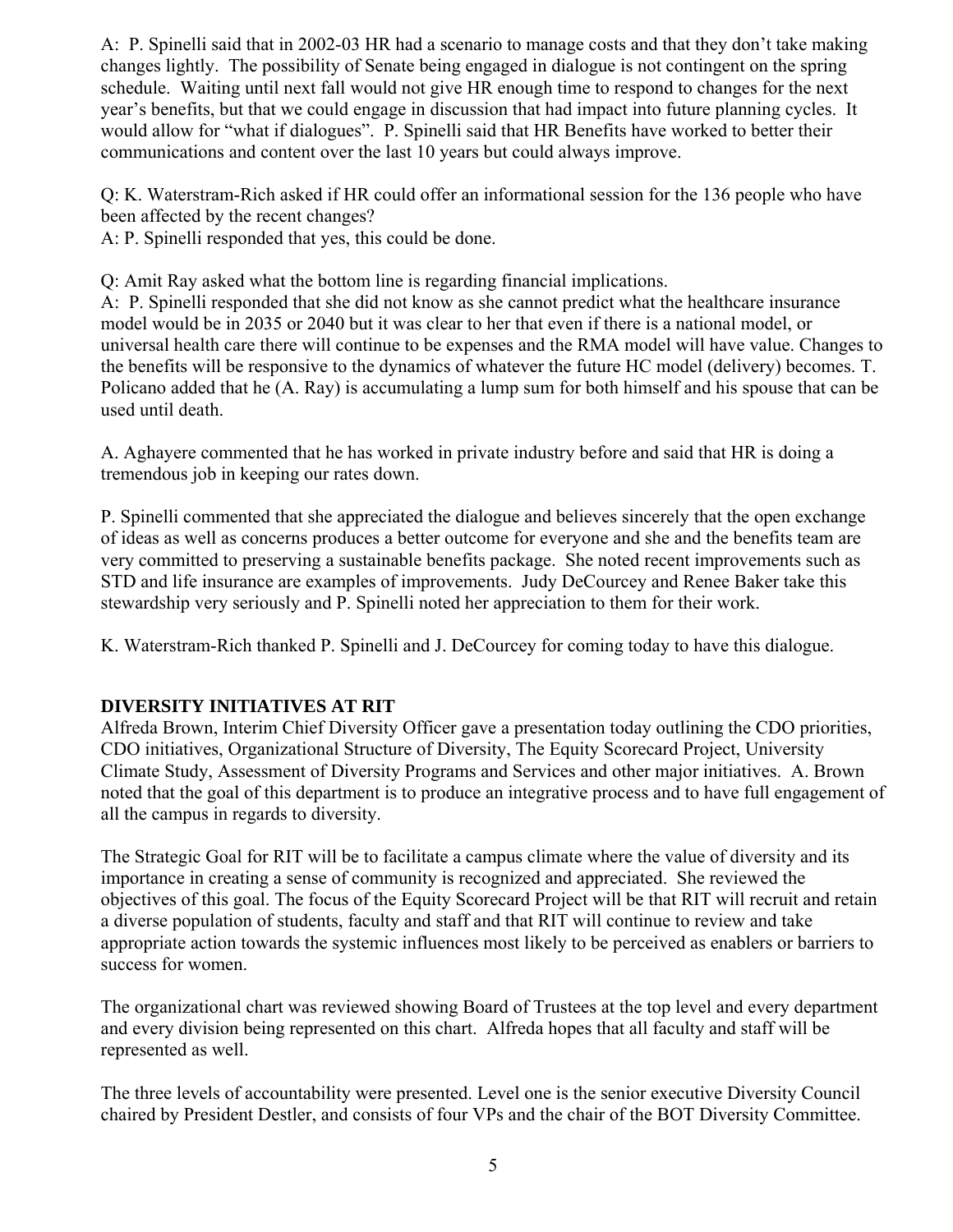Level two is the Council on Diversity and Inclusion, chair of the CDO and this group consists of decision makers and diversity service providers, representing diversity across many levels. Level three is the Functional Partners Diversity Council, chaired by the CDO and this group consists of those directly responsible for understanding and assisting with the work of diversity in each college and division, and works with those appointed by the dean or VP.

CDO initiatives were presented, with the Plan of Works from 2006/2007 and going into 2007/2008.

The implementation of the Equity Scorecard Project was presented. "The Scorecard is a diversity assessment tool designed to foster institutional change in higher education by helping to close the achievement gap for historically underrepresented students." (Bensimon, 2004). It is flexible in nature and promotes the development of institution-wide individualized improvement targets within colleges, schools and strategic programs. It is a cost-effective system and helps to narrow gaps for achieving equitable outcomes for historically underrepresented populations. The scorecard has three focus areas: recruitment/enrollment, retention and success/advancement here at RIT. Each college and division can determine their own goals and objectives. K. Waterstram-Rich noted that when one looks at the university scorecard that it will be looked at as a whole. A. Brown said she would encourage each Dean and VP to write a narrative. This is a directive from the President and Board of Trustees. In the spring this will be reviewed at RIT as a whole.

The question was asked if administrators are included in this survey and the answer was yes. It was suggested that the BOT participate as well.

The University Climate Study Committee has two new co-chairs, Bob Barbato of Saunders COB, and James Myers from CAST. This committee hopes to implement a study geared towards assessing the organizational climate versus a study to collect baseline date on race and ethnicity and will be benchmarked against other universities.

The assessment of diversity programs was reviewed along with other major initiatives that will be coming forth. In AY 2007/08 Peter Jemison, a Native American from Ganandogan will be our Martin Luther King Day speaker on January  $17<sup>th</sup>$ . The RIT Trustee-Sponsored Diversity Day 2006: Diversity and Innovation will feature Frans Johansson on April 28, 2008. The Thomas Jefferson High School Career Conference will be held again and has been a pipeline for younger ones to get connected with RIT through brothers and sisters that have attended this conference.

Discussion and Q&A ensued.

Q: A. Aghayere asked what is the numeric goal that RIT is striving for with regards to cultural diversity, given the fact that President Destler has announced a 40% goal for gender diversity? He stressed the importance of having a number attached to the cultural diversity (AALANA) goal to enable us to measure our progress.

A: A. Brown said this will be part of the narratives that Deans and VP's will include for their respective areas. Kit Mayberry said that President Destler made a challenge to see an increase of up to 40% more entering freshman women on campus in five years.

Comment: L. Quinsland said the U of R recently has done some aggressive recruitment. Response: K. Waterstram-Rich commented that the U of R has a huge endowment and can recruit so many more.

Q: T. Policano said, in regards to A. Aghayere's comment on having goals and numbers, if the scorecards are an evaluative tool, they should have summative and numbers as well. Absence of